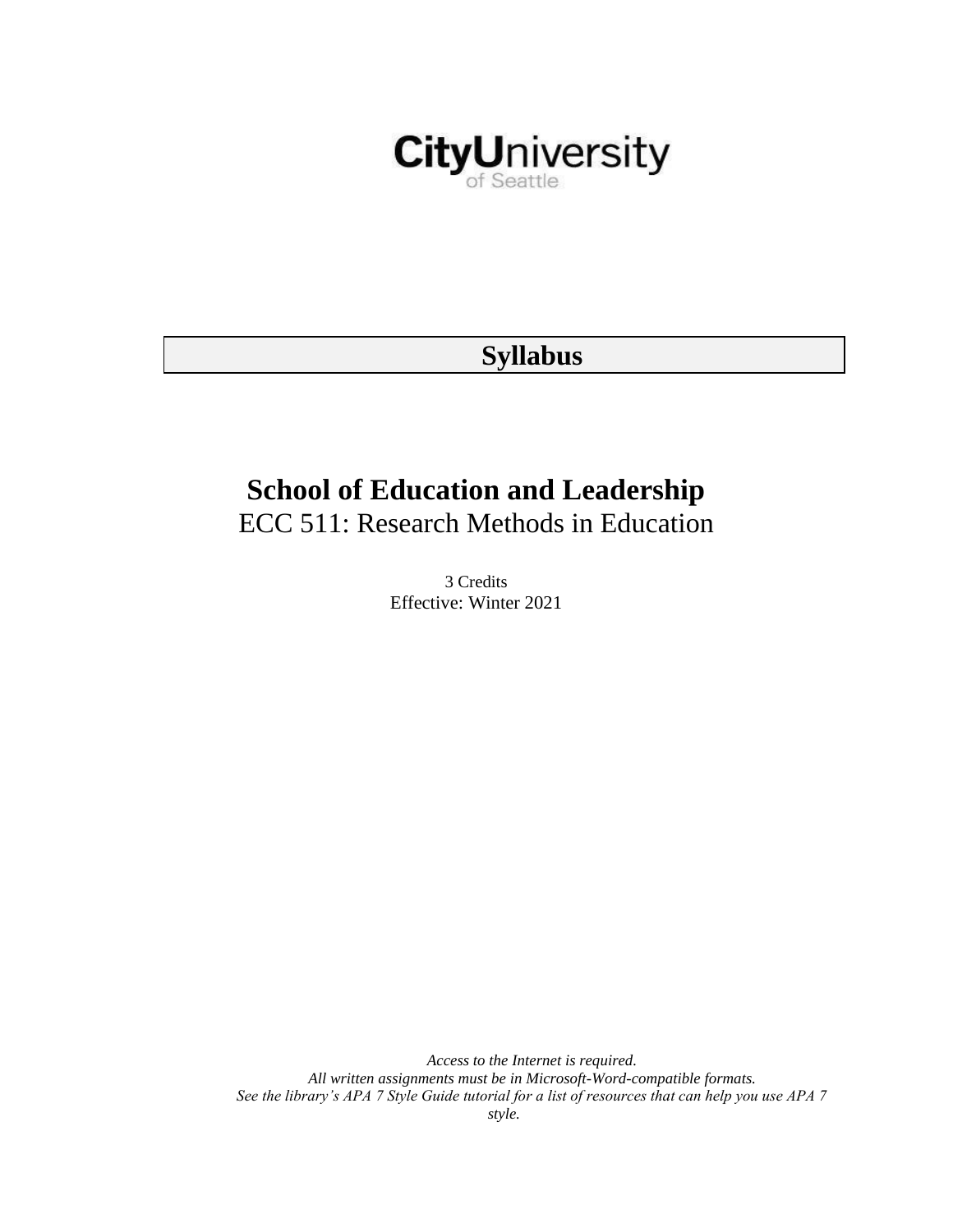## **FACULTY**

#### Faculty Name: FACULTY NAME

## Contact Information: CONTACT INFORMATION

#### [INSTRUCTOR MAY INSERT PERSONAL MESSAGE IF DESIRED]

## **COURSE DESCRIPTION**

This course is an introduction to educational research. The goal is to introduce students to various designs and processes in educational research. Students will also learn how to find, evaluate, and critique published research materials in order to better inform their own practise and/or policy making. Upon completion of the course students will have sufficient understanding of educational research to begin formulating their own educational research proposals for their capstone projects.

#### **COURSE RESOURCES**

Required and recommended resources to complete coursework and assignments are found on the course [Reading List.](https://nam03.safelinks.protection.outlook.com/?url=https%3A%2F%2Fcityu.alma.exlibrisgroup.com%2Fleganto%2Flogin%3Fauth%3DSAML&data=04%7C01%7CMMara%40cityu.edu%7C70673ce0fe0144040eda08d87472e204%7Cb3fa96d9f5154662add763d854e39e63%7C1%7C0%7C637387384066198115%7CUnknown%7CTWFpbGZsb3d8eyJWIjoiMC4wLjAwMDAiLCJQIjoiV2luMzIiLCJBTiI6Ik1haWwiLCJXVCI6Mn0%3D%7C1000&sdata=JbwP%2Fm5Q%2BMgIUWa%2FXceos%2BoiLv0DX%2B%2FL%2BNGNMbX9P8E%3D&reserved=0) The reading list can be found under Course Information in Blackboard as well as from the library homepage.

Note: Required resources that must be purchased by the student are tagged "Purchase from a vendor of your choosing." Required resources with a direct link, "Available through CityU Library", are available at no cost to students.

Students in Canada will see required resources they need to purchase tagged "Purchase from the Canadian Bookstore." Students outside the U.S. and Canada should contact their advisor or textbook coordinator for additional information.

● Creswell, J. W., & Guetterman, T. C. (2019). *Educational Research: Planning, conducting, and evaluating quantitative and qualitative research* (6<sup>th</sup> ed.). Pearson Education Inc.

• American Psychological Association. (2020, January 19). APA Style. <https://apastyle.apa.org/>

● Panel on Research Ethics, Canada. (2018). *Second edition of Tri-Council policy statement: Ethical conduct for research involving humans.* Ottawa, ON: Secretariat on Responsible Conduct of Research.

• See instructor suggested supplementary resource list for this course

## **CITYU LEARNING GOALS**

This course supports the following City University learning goals: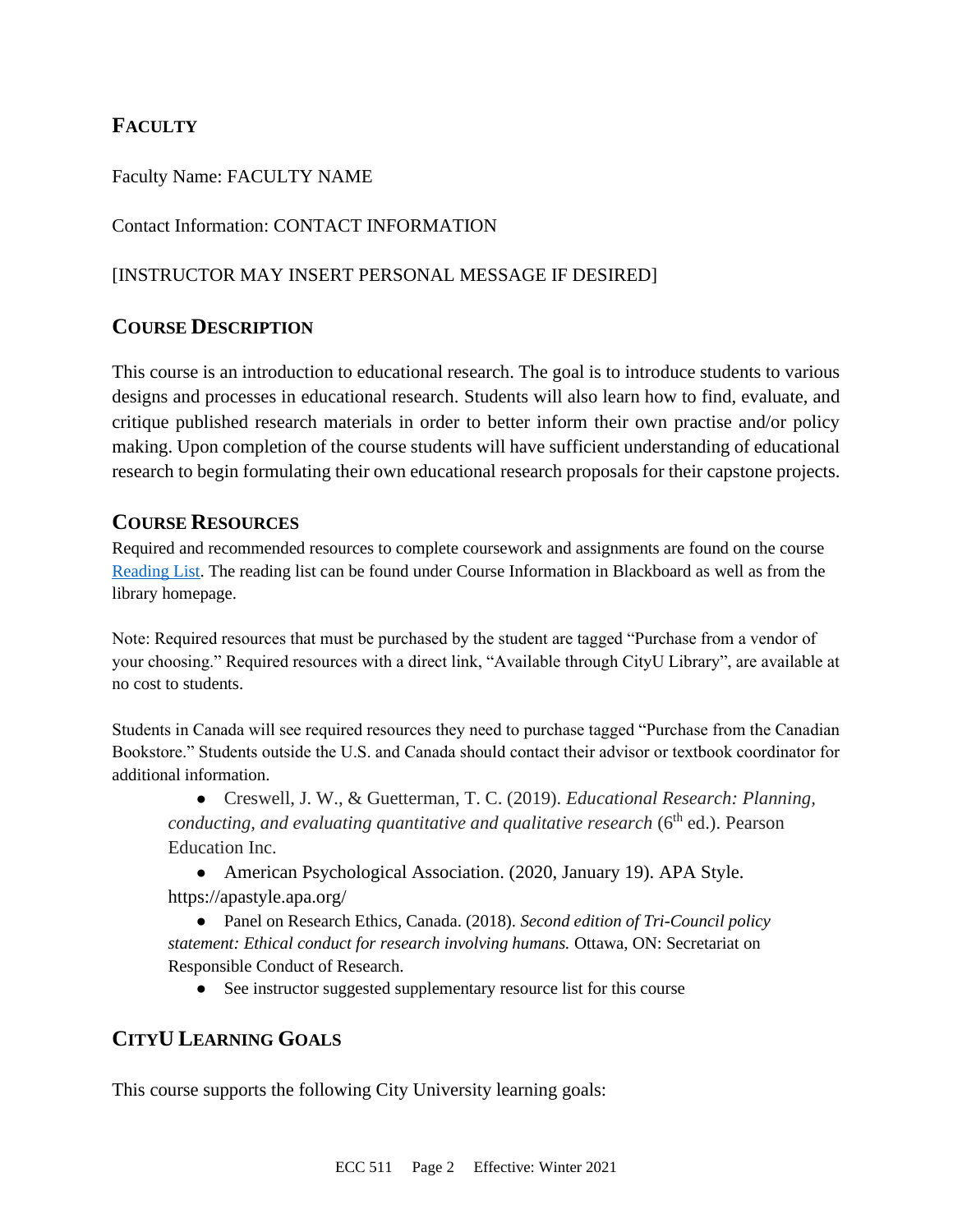● Critical thinking and information literacy

## **COURSE OUTCOMES**

In this course, learners:

- Demonstrate an understanding of scholarly research through the analysis of all elements of a research study
- Investigate ethical standards for research with human participants
- Understand and evaluate quantitative and qualitative research methods

## **CORE CONCEPTS, KNOWLEDGE, AND SKILLS**

- Data collection methods in relation to styles/types of research objectives
- Developing a research plan
- Differences in research modalities
- Ethical standards in research
- Evaluation of research rigor

## **OVERVIEW OF COURSE GRADING**

The grades earned for the course will be derived using City University of Seattle's decimal grading system, based on the following:

| <b>Overview of Required</b><br><b>Assignments</b> | % of Final Grade |
|---------------------------------------------------|------------------|
| Attendance and Participation                      | 15%              |
| Collegial Evaluation of Research Approaches       | 25%              |
| Critique of Research Journal Article              | 25%              |
| Ethics in Research                                | 10%              |
| <b>Research Plan</b>                              | 25%              |
| TOTAL.                                            | 100%             |

#### **SPECIFICS OF COURSE ASSIGNMENTS**

The instructor will provide grading rubrics that will provide more detail as to how this assignment will be graded.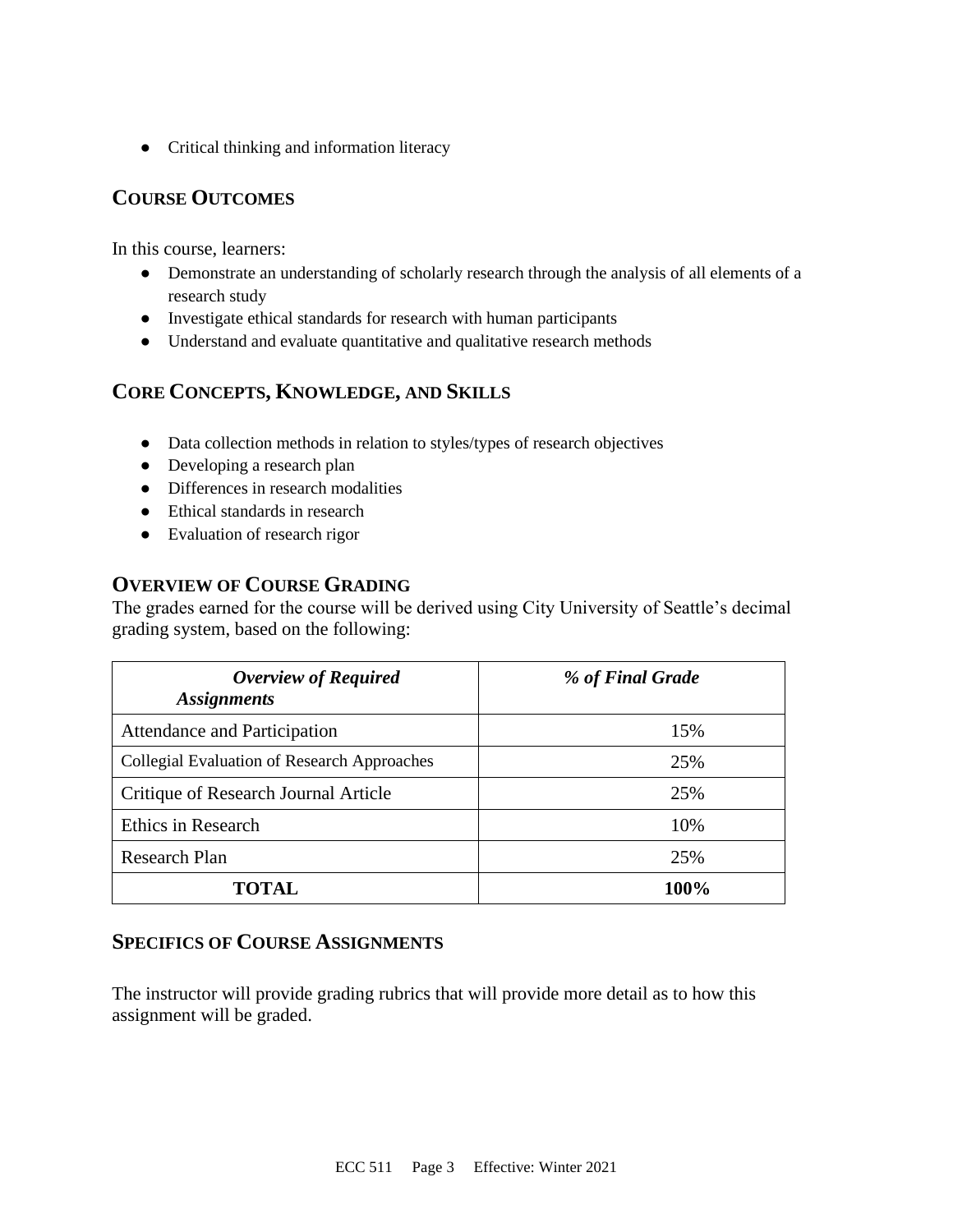## **Attendance and Participation**

Class attendance and participation is an integral part of this course. Coming prepared to class is essential because the information, knowledge, skills and expertise they exchange with peers and instructors contributes toward a strong learning community. It is highly important that candidates attend and actively participate in class. In any part of the class, the instructor determines the amount of credit awarded for alternative assignments.

| <b>Components</b>                               | % of Grade |
|-------------------------------------------------|------------|
| Regular attendance and preparation              | 30%        |
| Active participation in experiential activities | 30%        |
| Collegial participation in class discussions    | 40%        |
| <b>TOTAL</b>                                    | 100%       |

**Critique of Research Journal Article**

Candidates will select and critically evaluate one scholarly article selected from a list provided by your instructor. Or, if the candidate prefers to conduct a critique of a research article other than those supplied by the instructor (perhaps from a research area of interest to the candidate), candidates must secure the approval of the instructor prior to beginning the assignment. Candidates evaluate the methods used, analysis of the data, implications for practical use, the sphere of influence and conclusions drawn.

| <b>Components</b>                                         | % of Grade |
|-----------------------------------------------------------|------------|
| Selection of relevant article                             | 25%        |
| Clear identification of research mode<br>attributes       | 35%        |
| Theoretical reasoning supported by<br>appropriate sources | 30%        |
| APA format and writing conventions                        | 10%        |
| <b>TOTAL</b>                                              | 100%       |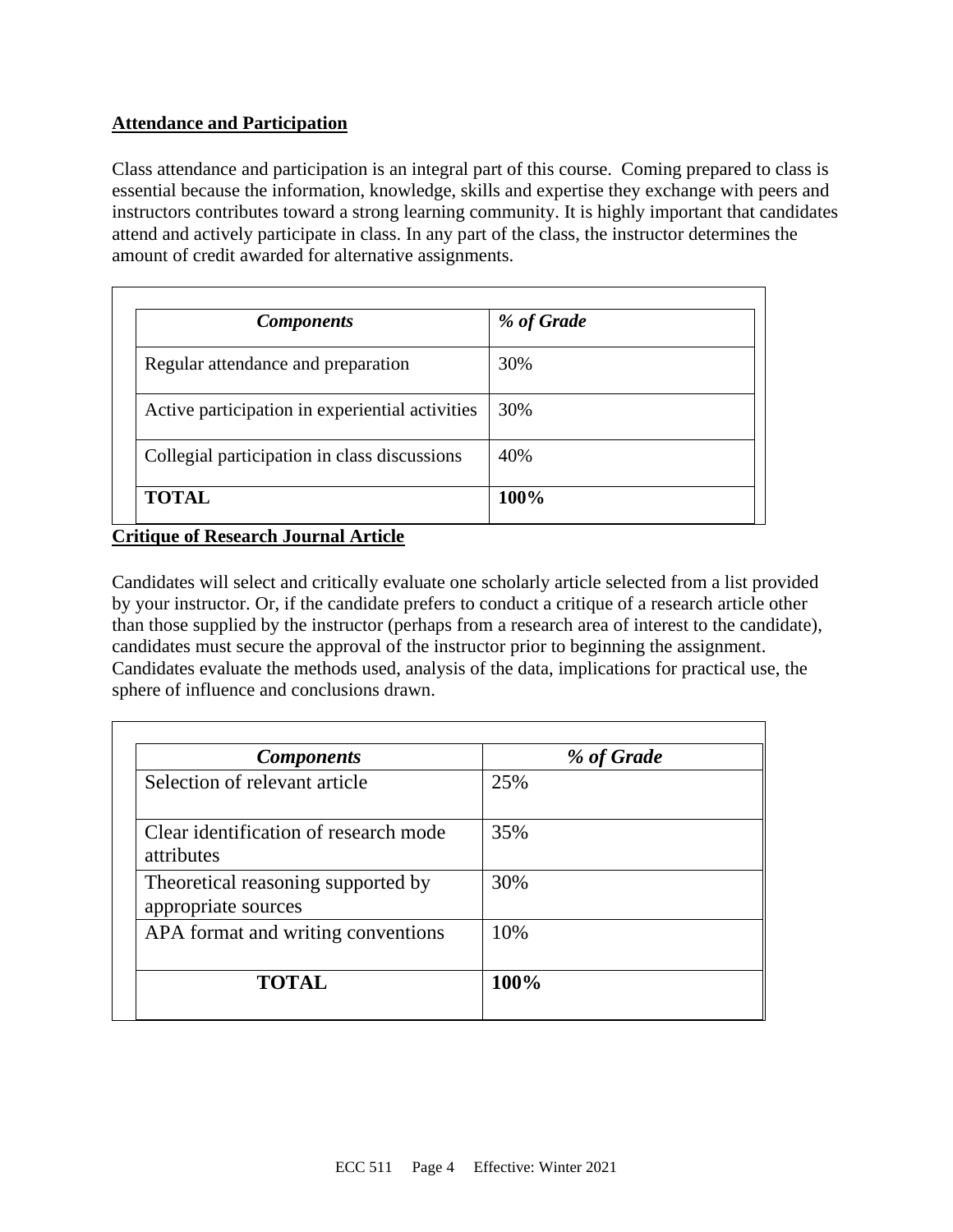#### **Collegial Evaluation of Research Approaches**

In a small group, candidates will organize a 45 minute presentation on one or two research approach(es), as assigned by the instructor. Candidates are expected to use scholarly resources (4-6 resources) to prepare the presentation and should include a reference list at the end of the presentation. The presentation should include a visual presentation using a slide deck tool available to the instructor and colleagues to view after the presentation. Standard requirements for each presentation are:

1. A clear introduction including the topic of the presentation.

2. An overview of the key concepts and terminology of the research approaches being presented.

3. The presentation must also include a short discussion of a research study and how it fits the criteria of the approach being presented.

4. Part of the presentation must include an interactive class discussion in small groups or as a large group. This may include discussion questions or other creative ideas.

5. A summary or closure of the presentation.

6. Candidates should provide the class and instructor with a 1-2 page handout (physical or digital) with an overview of the major points about the research approach(es) which will also cite the resources used in preparation for the presentation (texts, journal articles, dissertations/thesis, websites, or videos); this is a means of sharing discoveries with your colleagues, which is one demonstration of scholarship.

| <b>Components</b>                                                                            | % of Grade |
|----------------------------------------------------------------------------------------------|------------|
| Active participation in group $\&$ class discussions                                         | 20%        |
| Group Presentation: Clearly stated understanding<br>of the attributes of research approaches | 30%        |
| Group Presentation: Theoretical reasoning<br>supported by appropriate sources                | 25%        |
| Group presentation: Handout (1 - 2 page)<br>overview)                                        | 15%        |
| APA 7 Style*; Grammar, Spelling, Punctuation                                                 | 10%        |
| TOTAL                                                                                        | 100%       |

#### **Ethics in Research**

This assignment will provide candidates with understanding of the role of the Institutional Review Board (IRB), the purpose of ethical review boards in general, and CityU's process for reviewing research projects that involve human subjects. In particular, the IRB has created an online module that is available through the Blackboard virtual learning environment. MEd candidates enrolled in the research methods course are also registered in the ethics module. The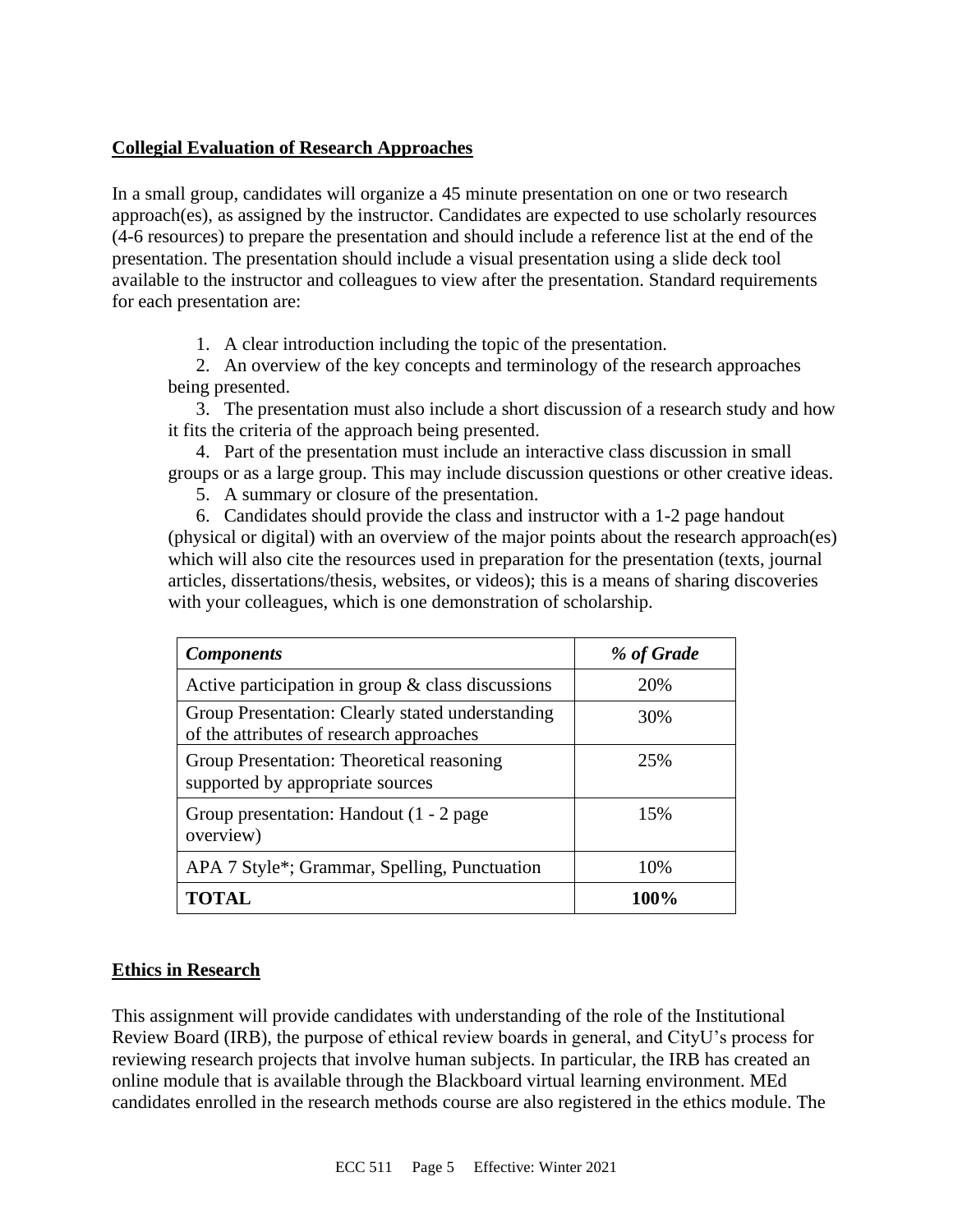instructor will provide details about the process. Candidates are expected to successfully complete the module before the completion of this research methods course. The module can be done in your own time at home via the internet. Expected completion time is approximately 2 hours. Note: Individual instructors may provide an alternate assignment related to ethics.

| <b>Components</b>                                                | % of Grade |  |
|------------------------------------------------------------------|------------|--|
| Successful completion of online ethics<br>module                 | 90%        |  |
| Email pass confirmation to program<br>coordinator and instructor | 10%        |  |
| <b>TOTAL</b>                                                     | 100%       |  |

#### **Research Plan**

Candidates will develop a research plan (6 - 8 pages) that will create the first chapter of a possible capstone project. Your instructor will provide the template for the cover page, first chapter, and reference page.

The research plan should demonstrate an understanding of research design and methods with clearly developed sections as outlined in the template provided by your instructor.

It is anticipated that candidates may build on the research conducted in ECC510 (annotated bibliography) and/or their research article critique assignment as a starting point for this research plan assignment. Some time will be allocated in-class for working on this with instructor input. The focus for this assignment is to create a working document and not a final Chapter 1 of your capstone project.

| <b>Components</b>                          | % of Grade |
|--------------------------------------------|------------|
| <b>Background Information</b>              | 10%        |
| <b>Statement of Research Issue/Problem</b> | 15%        |
| Purpose of Study                           | 15%        |
| <b>Research Question(s)</b>                | 15%        |
| Significance of the Study                  | 15%        |
| Relevant references for theory and related | 15%        |
| research studies                           |            |
| Scholarly writing, APA format and writing  | 15%        |
| conventions                                |            |
| <b>TOTAL</b>                               | 100%       |

## **COURSE POLICIES**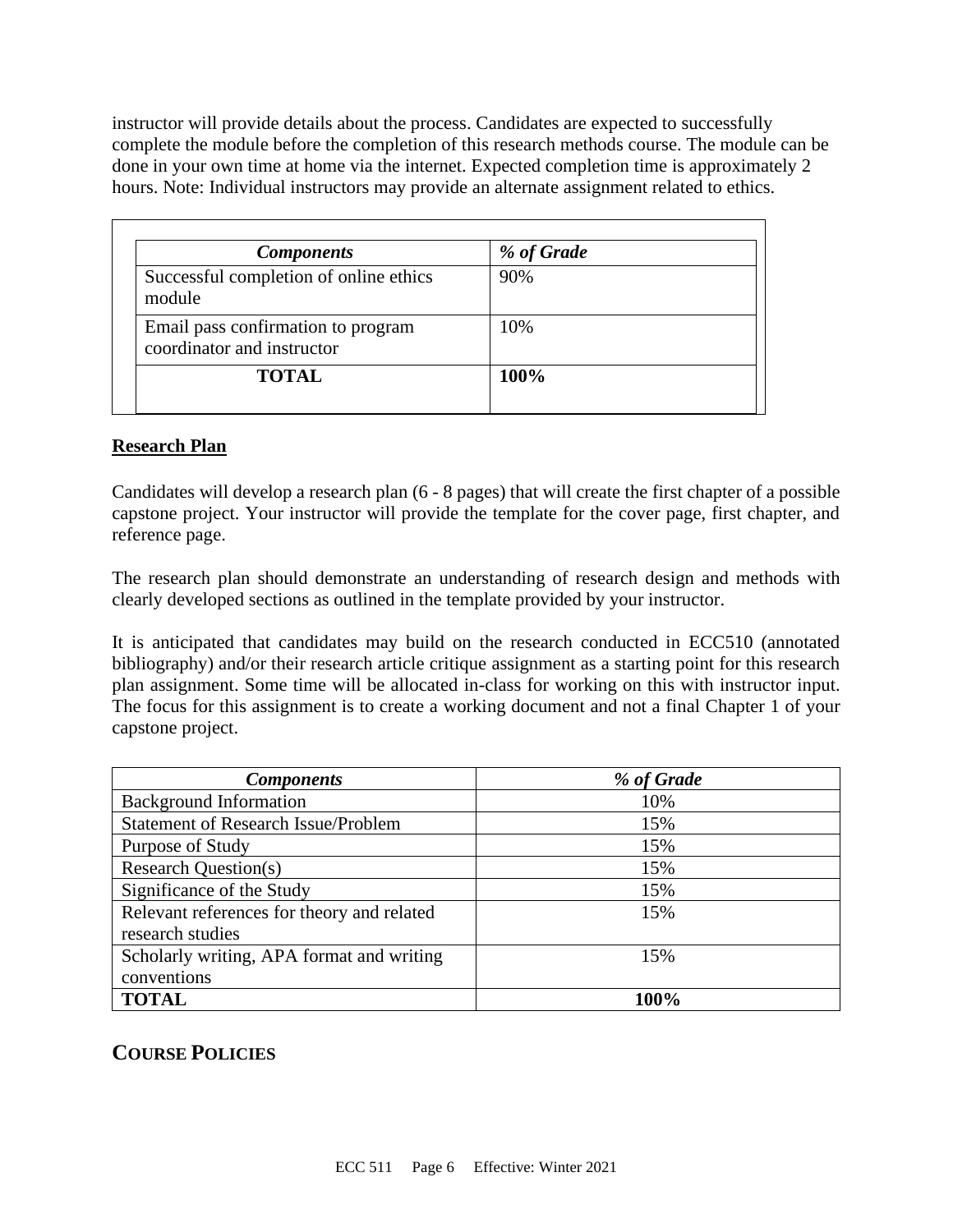#### **Late Assignments**

Candidates are expected to submit all assignments by the due dates stated in the syllabus. A late assignment is one that is submitted after the due date and/or after any extension has expired.

If a candidate experiences unprecedented circumstances that will impact the candidate's ability to submit an assignment on time, advise your instructor **before the due date.** A mutually acceptable due date may be negotiated. If the instructor is not advised beforehand of a possible late assignment, penalties may be assigned. This will be decided on an individual basis.

## **PROFESSIONAL WRITING**

Assignments require error-free writing that uses standard English conventions and logical flow of organization to address topics clearly, completely, and concisely. CityU requires the use of APA style (APA 7th edition).

## **University Policies**

You are responsible for understanding and adhering to all of City University of Seattle's academic policies. The most current versions of these policies can be found in the University [Catalog](https://www.cityu.edu/catalog/) that is linked from the CityU Web site.

#### **Antidiscrimination**

City University of Seattle and its staff and faculty are committed to supporting our students. We value equity, diversity, and inclusion as a way of life as well as the educational opportunities it provides. City U will not tolerate any form of discrimination based on race, color, ethnicity, sexual orientation, gender identification, socioeconomic status, or religious values. If you have experienced any discrimination based on any of the above, we encourage you to report this to the University. Please report this to your instructor. If you do not feel safe reporting this to your instructor, please report to the Provost or to the Vice President of Student Affairs.

#### **Non-Discrimination & Prohibition of Sexual Misconduct**

City University of Seattle adheres to all federal, state, and local civil rights laws prohibiting discrimination in employment and education. The University is committed to ensuring that the education environment is bounded by standards of mutual respect and safety and is free from discriminatory practices.

In the U.S., the University is required by Title IX of the Education Amendments of 1972 to ensure that all of its education programs and activities do not discriminate on the basis of sex/gender. Sex include sex, sex stereotypes, gender identity, gender expression, sexual orientation, and pregnancy or parenting status. Sexual harassment, sexual assault, dating and domestic violence,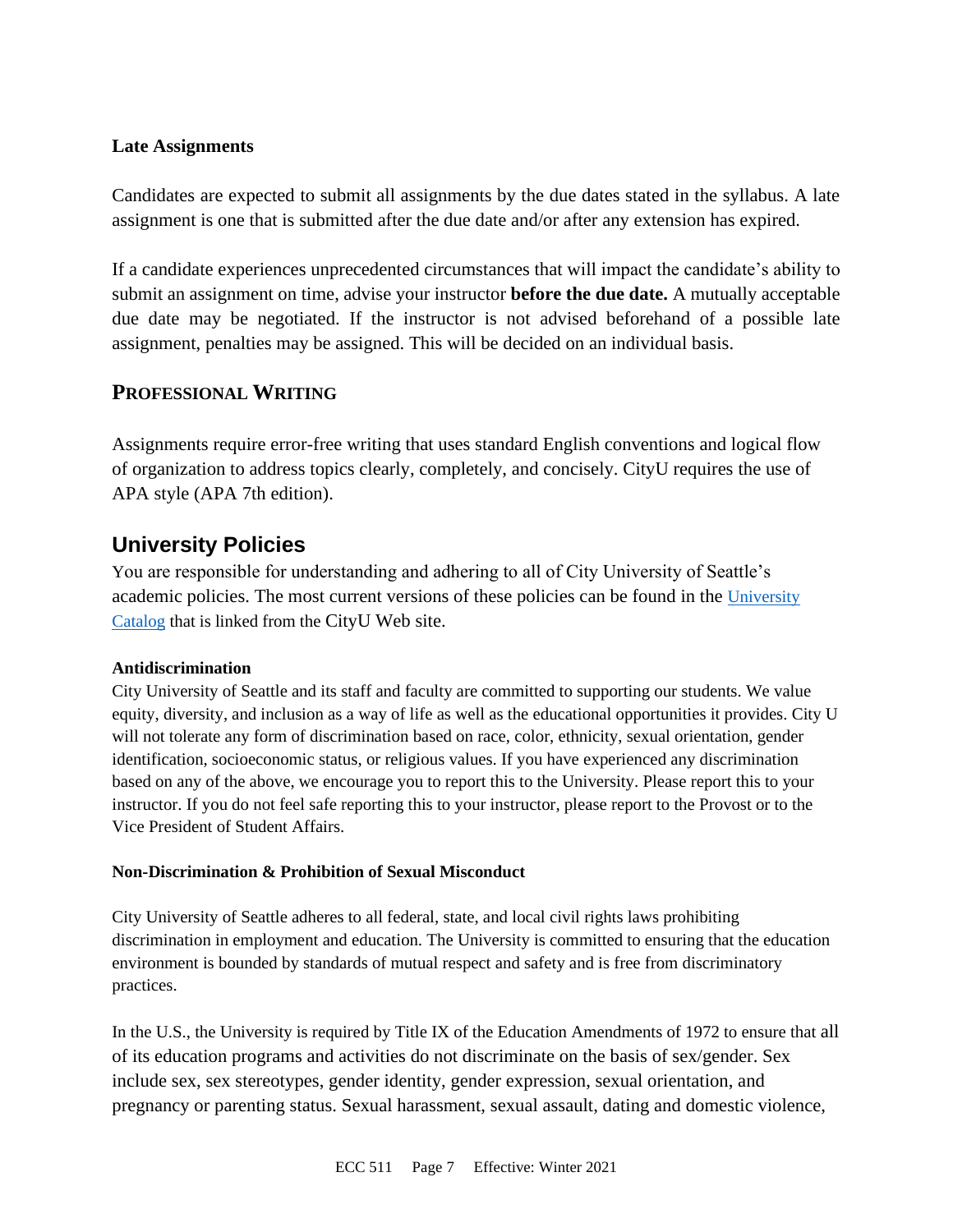and stalking are forms of sex discrimination, which are prohibited under Title IX and by City University of Seattle policy. City University of Seattle also prohibits retaliation against any person opposing discrimination or participating in any discrimination investigation or complaint process internal or external to the institution. Questions regarding Title IX, including its application and/or concerns about noncompliance, should be directed to the Title IX Coordinator. For a complete copy of the policy or for more information, visit <https://my.cityu.edu/titleix> or contact the Title IX Coordinator.

In Canada, in compliance with the British Columbia Human Rights Code, the Alberta Human Rights Act, WorksafeBC, and the Workers' Compensation Board of Alberta, the University believes that its environment should at all times be supportive and respectful of the dignity and self-esteem of individuals. Discrimination, harassment and bullying conduct, whether through person to person behaviour or via electronic communications such as email or social media is not acceptable and will not be tolerated. As an educational institution, it is our responsibility to cultivate an environment of excellence, equity, mutual respect and to recognize the value and potential of every individual. The University will take all necessary steps to meet or exceed the requirements of the law to prevent discrimination, harassment and bullying. The Respectful Workplace Policy for the prevention of discrimination, harassment and bullying policy and procedure can be found at <https://www.cityu.edu/discover-cityu/about-cityu/> under the Policies section or at <https://www.cityuniversity.ca/about/>.

#### **Religious Accommodations**

City University of Seattle has a policy for accommodation of student absences or significant hardship due to reasons of faith or conscience, or for organized religious activities. The University's policy, including more information about how to request an accommodation, is available in the University Catalog and on the my.cityu.edu student portal. Accommodations must be requested by the 20% mark of this course (e.g. day 14 of a ten-week course, day 7 of a 5-week course) using the Religious Accommodations Request Form found on the student dashboard in the my.cityu.edu student portal.

#### **Academic Integrity**

Academic integrity in students requires the pursuit of scholarly activity that is free from fraud, deception and unauthorized collaboration with other individuals. Students are responsible for understanding CityU's policy on academic integrity and adhering to its standards in meeting all course requirements. A complete copy of this policy can be found in the University Catalog in the section titled [Academic Integrity Policy](https://www.cityu.edu/catalog/;) under Student Rights & Responsibilities.

#### **Attendance**

Students taking courses in any format at the University are expected to be diligent in their studies and to attend class regularly. Regular class attendance is important in achieving learning outcomes in the course and may be a valid consideration in determining the final grade. For classes where a physical presence is required, a student has attended if they are present at any time during the class session. For online classes, a student has attended if they have posted or submitted an